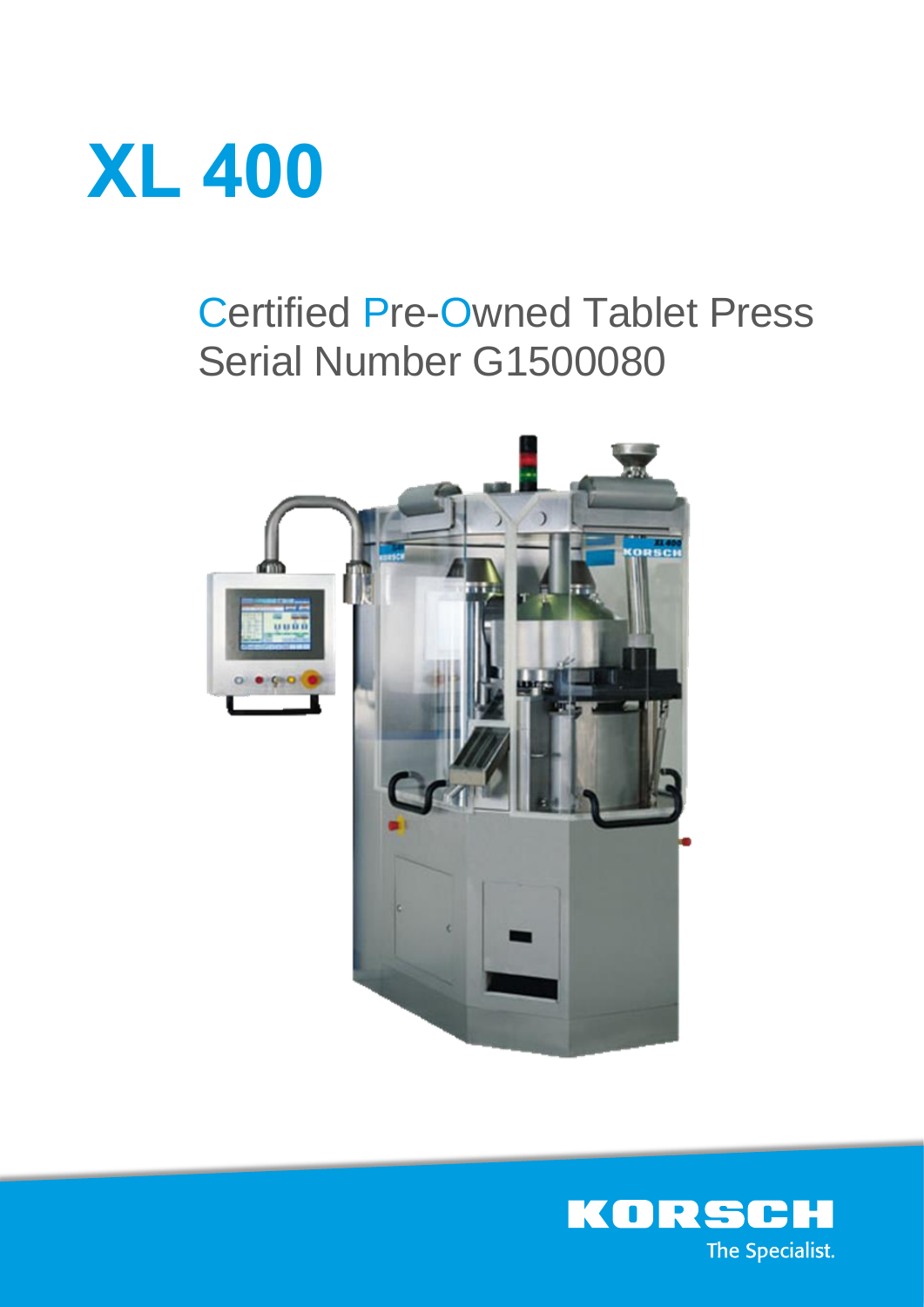

# **1. Tablet Press Description**

### **1.1 General Description**

Certified Pre-Owned KORSCH XL 400 Tablet Press, fully refurbished in 2022. The XL 400 is a singlesided, high-speed rotary tablet press.

### **1.2 Key Features**

- Single-Layer Execution
- 44-Station, EU-BB Turret
- **Keyways in Upper Turret**
- Keyways in Lower Turret
- GMP Compression Zone
- Multi-Function Column (MFC)
- Compression Roller Station, Precompression
- Compression Roller Station, Main Compression
- Motorized Adjustment Tablet Thickness
- Motorized Adjustment Insertion Depth
- Motorized Adjustment Dosing Cam
- Rotary Feeder for single-layer
- Composite Cam Track Design
- Frequency Drive on Main Motor
- 3-Channel Discharge Chute
- 3-Zone Central Lubrication System
- Fill Cam (10 mm)
- **Fully Updated Control System**
- Windows 10 Platform
- Siemens SLC Modul
- HMI Touch Screen

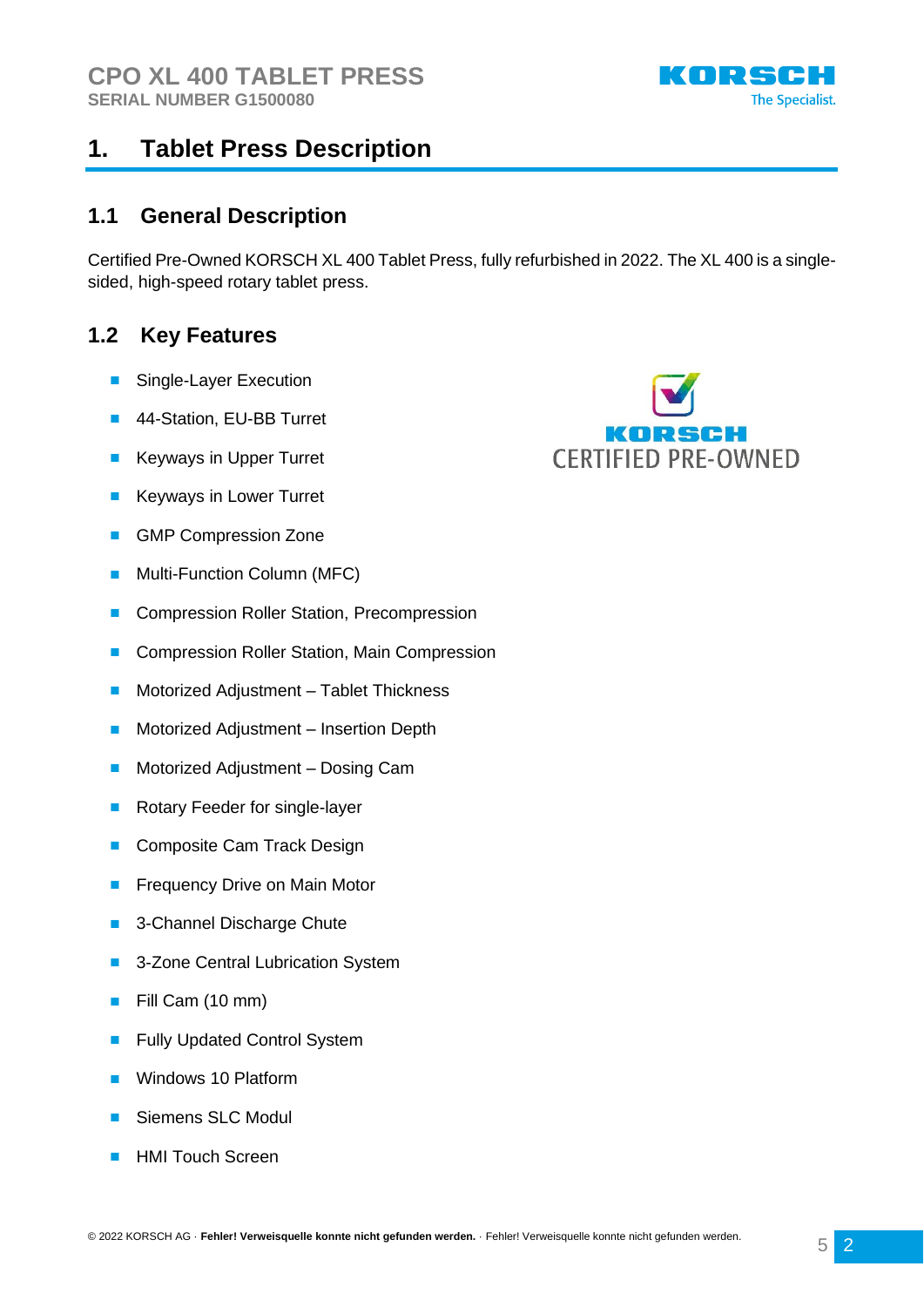

- Password Login
- Product Recipe
- Event Log
- Alarm and Alarm History
- Fully Compliant with 21 CFR Part 11

### **2. Press Force Control:**

- Display of Average Force Precompression
- Display of Average Force Main Compression
- Display of Single Forces by Punch Station Precompression
- Display of Single Forces by Punch Station Main Compression
- Feedback to Dosing Cam for Tablet Weight Control
- Display of Standard Deviation of Main Compression Force
- Entry of Press Force Limits Precompression
- Entry of Press Force Limits Main Compression
- Press Force Trending and Storage for Batch Report
- Full Functionality with Reduced Tools Configuration

### **3. Single Tablet Rejection:**

- Rejects an Individual Tablet at All Press Speeds
- Records and Displays Punch Station as Tablets are Rejected
- Entry of Maximum Rejects from a Single Punch Station
- Entry of Maximum Rejects from All Punch Stations
- Reject Set-Up Parameters Stored in Product Recipe
- Reject Log Report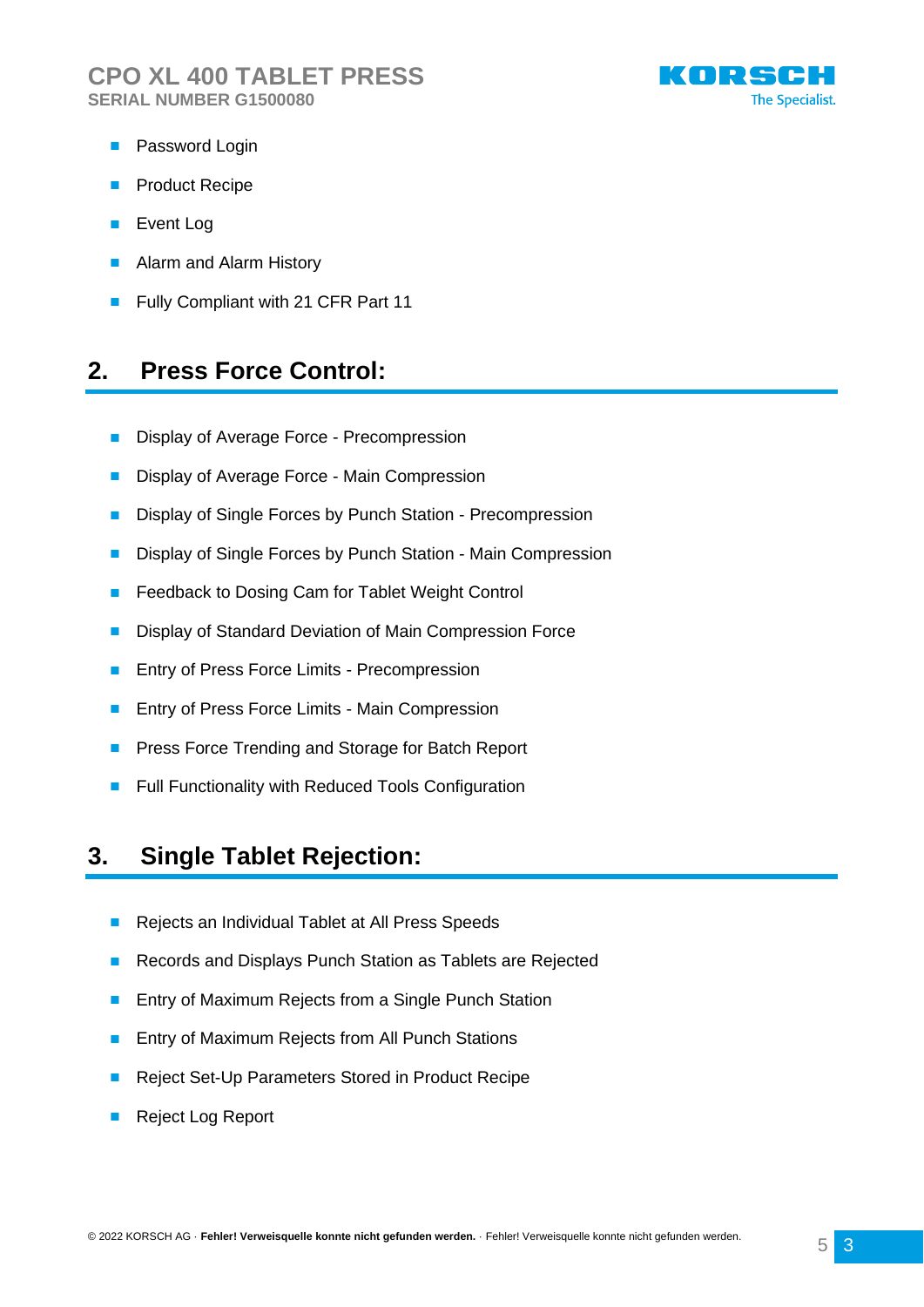

# **4. Machine Specifications:**

| <b>Punch Stations</b>             | 44                        |
|-----------------------------------|---------------------------|
| <b>Press Tools</b>                | EU-BB                     |
| Main Compression Force            | 100 kN                    |
| Precompression Force              | 100 kN                    |
| <b>Maximum Tablet Diameter</b>    | $13 \, \text{mm}$         |
| <b>Press Speed</b>                | 5-120 RPM                 |
| Output single layer / (Tabs/Hour) | 316,800                   |
| <b>Pitch Circle</b>               | 410 mm                    |
| <b>Maximum Tablet Thickness</b>   | 8.5 mm                    |
| Net Weight                        | 3,700 kg                  |
| <b>Main Motor</b>                 | 18.5 KV                   |
| Main Power Supply                 | 400/230 V, 3 Phase, 50 Hz |